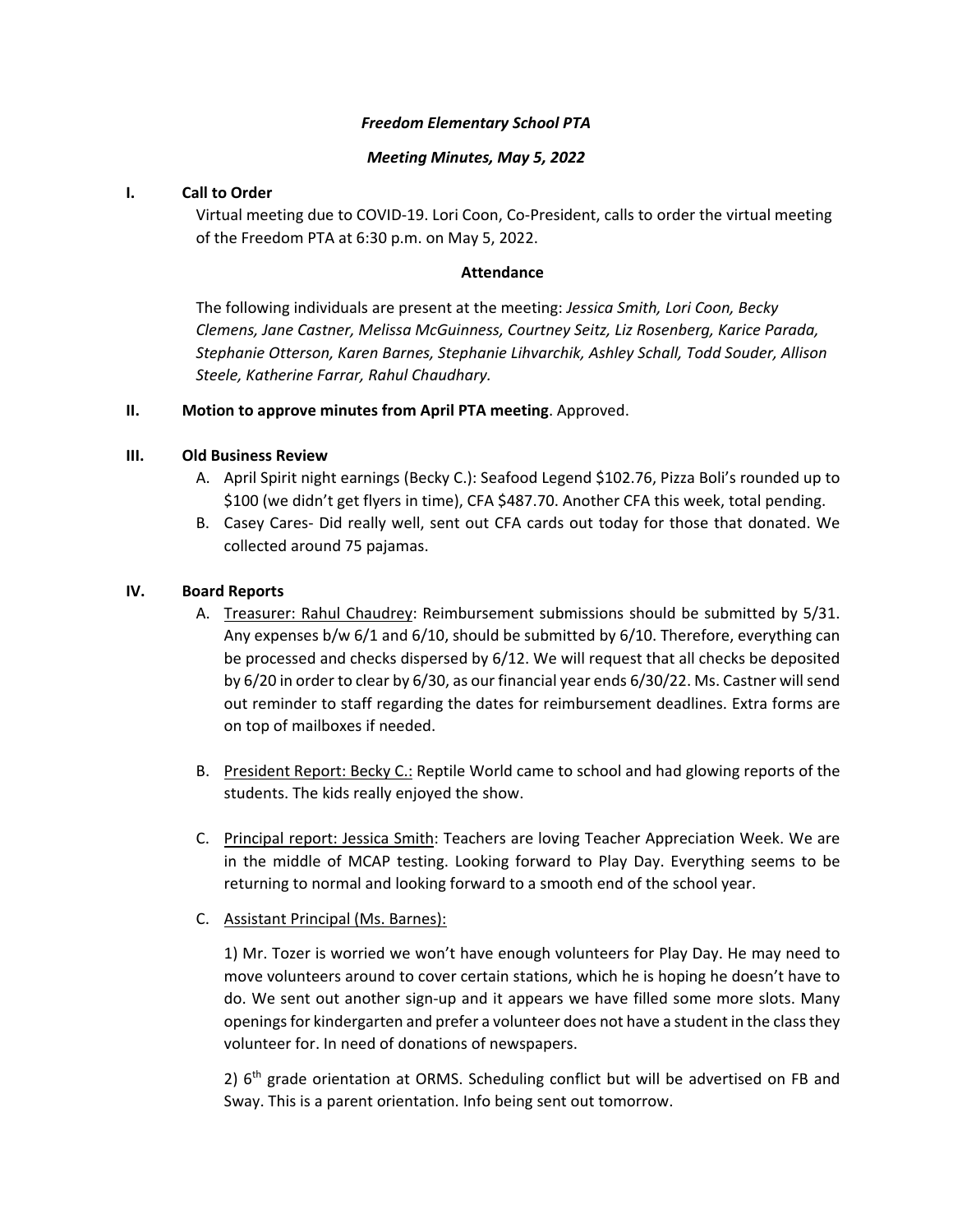3) Reminder: Any events coming up, the volunteers need to be volunteer trained. Jessica will send an email reminder to the volunteers.

4) Thanks everyone for the lunch today and everything that the PTA has done for staff.

D. Teacher Report (Ms. Castner): Teachers have loved teacher appreciation week and really appreciate everything that has been done! She reports how much the field trips are costing. The PTA has contributed \$5 per student for the last 20 years. With prices going up, she asks that the PTA perhaps increase the field trip budget for next year. \$5 does not go as far as it used to. The transportation has increased drastically. A trip being planned right now is \$17 for the students, but transportation is causing it to be doubled. PTA will move around some funds we have left over to help with this trip, and plan to increase for next year. She will update the amazon wish list for end of year and start of next year. The PTA closet is now empty. PTA will be purchasing some of the items needed. **Tissues are desperately needed now if parents can donate!**

# **V. New Business**

- A. **Spring sale at Buppert's through 5/31**
- B. **Upcoming spirit days:** (Becky) 5/12, 4pm to 7pm Ritas; 5/16, MOD Pizza
- C. **Paint Night:** 5/6, supplies have been purchased. Reservations only. We have sold 96 tickets. (100 limit). Community Service hours will be given for student volunteers. (Sign up genius is posted)
- D. **Hershey Park tickets:** Tickets will be distributed at MOD Pizza night and Paint Night and 4‐5pm drive‐thru in parking lot prior to paint night. We will also have a table set up at the playground ceremony. Contact us if none of those dates work for you.
- E. **Spring Spruce Up 5/14/22:** Mr. Richard has worked a lot around the grounds and it looks great! Drinks/snacks will be provided. Service Learning Hours will be available for student volunteers.
- F. **Spring Playground Ceremony 5/19/22 (Lori):** We have worked with Deb at Buppert's and we are purchasing flowers for all of our big donors, along with a box of cookies (around 38‐39 big donors). If the donors are not present, those flowers will be donated back to the school and be planted on the school grounds. We have chosen flowers that will be low‐maintenance and some shade. Invitations have been sent to the donors, and no RSVP is needed. She thinks maybe half will show up. Ms. Castner advised outdoor school is donating some native plants and seeds, and 5<sup>th</sup> grade will plant.
- G. **Chalk‐the‐Walk:** Not many people came to chalk the walk, so perhaps 5th graders can do that next year! Ms. Castner advised she could make that happen.
- H. **Play Day 5/27: (**Rain date is 6/2) Jessica has reached out to Liberty for student volunteers during the day. The Liberty PE teachers are coordinating with Mr. Tozer.
- I. **Stem Fair 6/1:** Still looking for judges. PTA is purchasing the medals for the participants. Danni Healey is in charge of the Stem Fair this year.
- J. **Kindergarten Celebration (date?):** Need 3‐4 parents to help check people in.
- K. **5th Grade Picnic 6/8:** We will need 5th grade parent volunteers from each homeroom for set up, tear down, drinks, snacks, decorate, from 11am‐2pm. Need to be volunteer trained.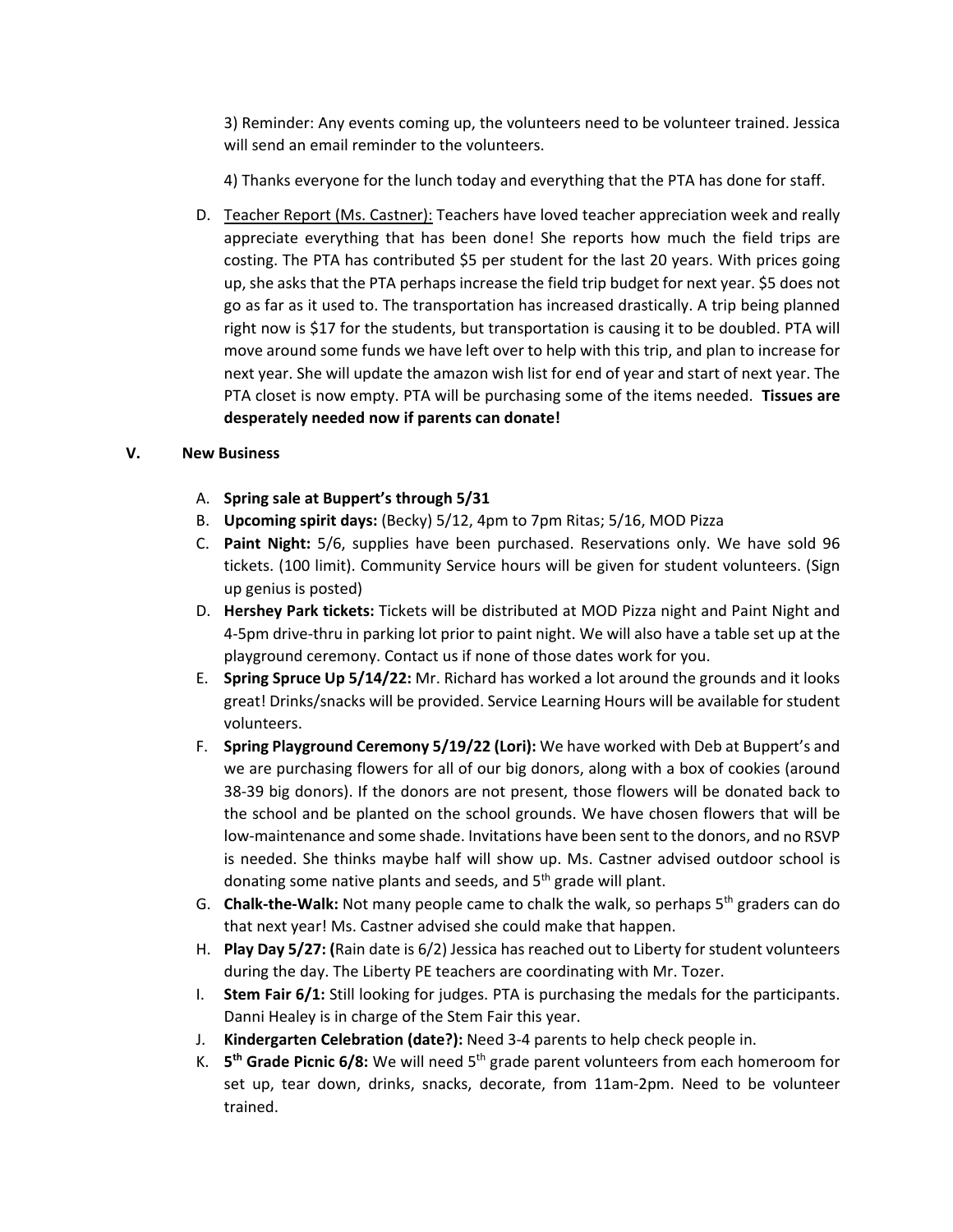- L. **5th Grade Promotions scheduled for 6/10.**
- M. **End of Year Party 6/11:** Merritt, flyers will go out very soon. Limited capacity. Waiting for response for Merritt. Serving pizza, picture booth will be there. Indoor/outdoor pools open, gym, and kid's corner.
- N. **Benches:** Three (3) 8‐foot blue benches have been purchased and will be situated around the playground. Approximate shipping date is 8/19. The brick installation company will work with the bench company as to where they will go.
- O. **Brick Installation:** A few companies are interested, and we have asked them to send in proposals/drawings/quotes by 5/13. Once received, they will be sent to CCPS purchasing. They will decide or return to us for a vote.

## **VI. Committee Reports**

- A. **Teacher Appreciation Week:** (Karice) Everything went smoothly, but a mix up today with the lunch from Nora's. Candy Buffet was a huge success (especially the gummy bears!) Decorations, Snack cart, treat in mailboxes today, all staff got a poster for their door, Donuts tomorrow. She got a lot of great feedback from the teachers. Spin-the-Wheel in staff room with gift cards.
- B. **NexTrex Recycling**: (Melissa) We submitted 4,456 pounds of plastic and won a bench! We were #6 in Elementary schools and #8 in the Nation of 686 total schools! NexTrex collected a total of 323,586 pounds!!!! We hope to do this again next year. Even if not to win a bench for OUR school, we can try and win a bench for the senior center or humane society, etc. Jessica notes this bench will go in the garden area, and the 4 Nextrex benches she purchased will go in the front. Melissa notes she had fun and looks forward to next year.
- C. **Bingo:** (Stephanie Otterson) Sold just under 400 tickets, total profit was about \$5,500. Everything went smoothly and fun had by all. Volunteers stepped up and everything was cleaned up within 30 minutes. Stephanie has documented everything into a comprehensive package for future reference. (Companies, prices, etc)
- D. **Hershey Park Tickets:** Sold 940 tickets, distributing throughout this month.
- E. **Yearbook:** Presold 393 yearbooks. Last two years we presold around 350. They have shipped and are at school. They will be handed out during the last week of school. She ordered 30 extras for those that may have forgotten. (mostly soft cover, some hard cover) First come, first served. Email Ashley if you still want a yearbook and forgot to order. \$9,200 in sales. Profit is usually between \$2,000 to \$3,000 . Melissa offered to make a square link if needed for any extras.  $5<sup>th</sup>$  grade has priority. Ms. Barnes notes that some parents don't have internet access or facebook, so a square link may not be feasible. If a check is received in PTA mailbox, we will send a photo of it and send to Ashley.